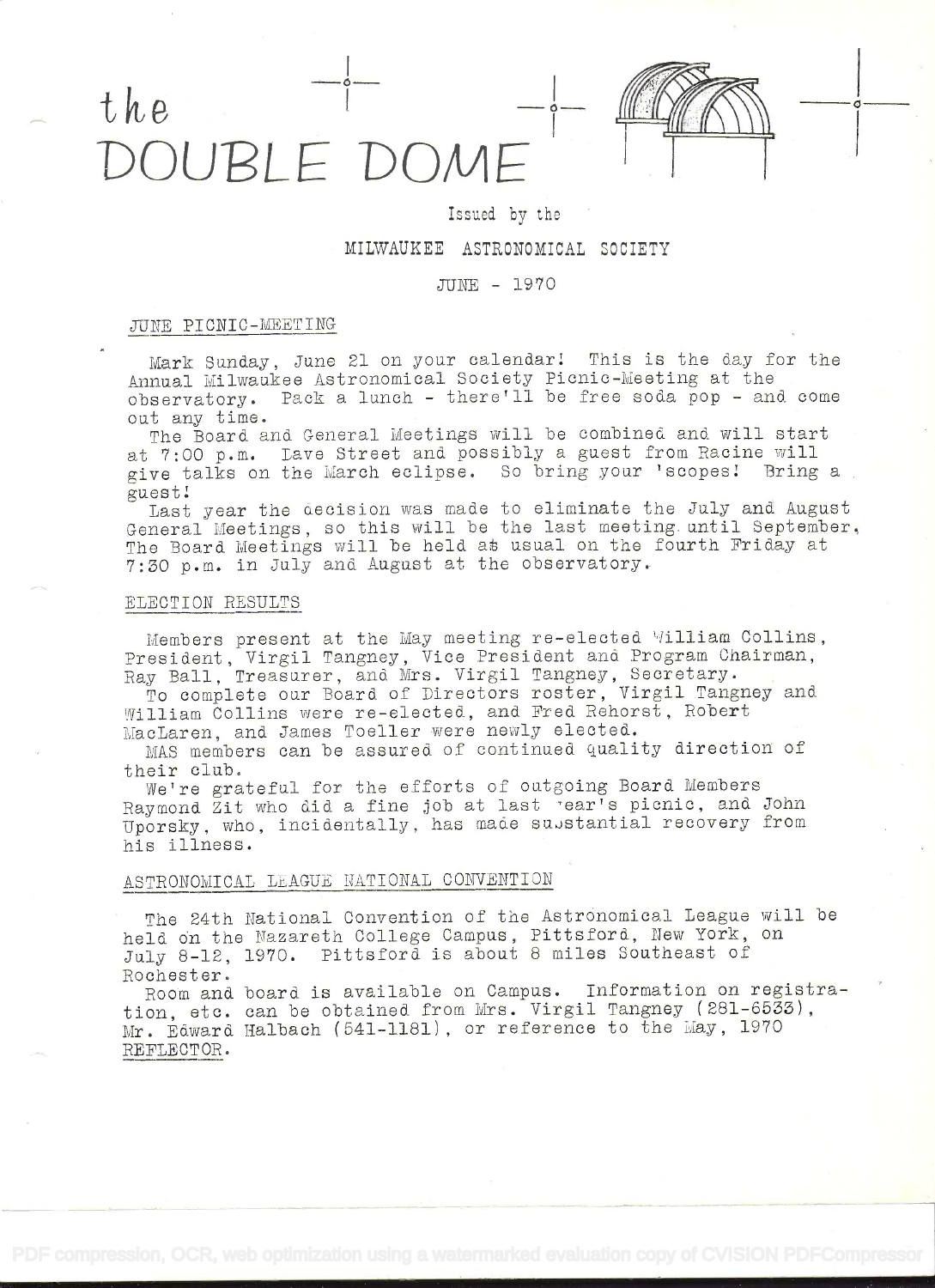### FOR SALE

4" Edmund Refractor Telescope. 5 eyepieces, Barlow, Star Diagonal. Sun Filter, Equitorial Mount, Tripod. \$175.00 or best offer. Contact Donald Leadingham, 5712 19th Ave., Kenosha, Wis. 53140.

# OBSERVATORY NEWS

Sizable groups have turned out to make a sizable dent in the many big and little jobs in and around the observatory. Sizable thanks to these people. But much remains to be done. Call Director Edward Halbach (541-1181) if you can help - any kind will be appreciated.

A lot of help can be given automatically by those who use our facilities. Try to keep the place clean and neat - pick up, clean up, leave it better than you found it.

 $- 0 =$ 

Observation of Flare Star 66 Ophiuchus is being resumed.

 $- 0 -$ 

The JOMAS is furthering its work on the radio telescope by installing some electronic gear.

# JOMAS SCHEDULE

Since there will be no Double Dome notice until September, keyholders will please refer to their lists to determine their JOMAS nights. There is one substitution - June 27 - Albert Brouillette (332-6623) will switch with William Albrecht, July 11 - William Albrecht (464-5085) will switch with Albert Brouillette.

JOMAS leaders, call keyholder BEFORE 4 p.m. on the observing night.

JOMAS members, call Dave Street (774-8957) or Greg Latsch (771-1752) for information.

Juniors, Please Note! Non-member friends are not allowed Saturday nights - only JOMAS members, their parents, or regular members. Be prepared to show your membership card.

WANTED - Member(s) to take over the publishing and distribution of the Double Dome. Please call LeRoy Simandl (933-3052).

> LeRoy R. Simandl Double Dome Editor 4201 W. Highland Blvd. 933-3052 Milwaukee, Wis. 53208